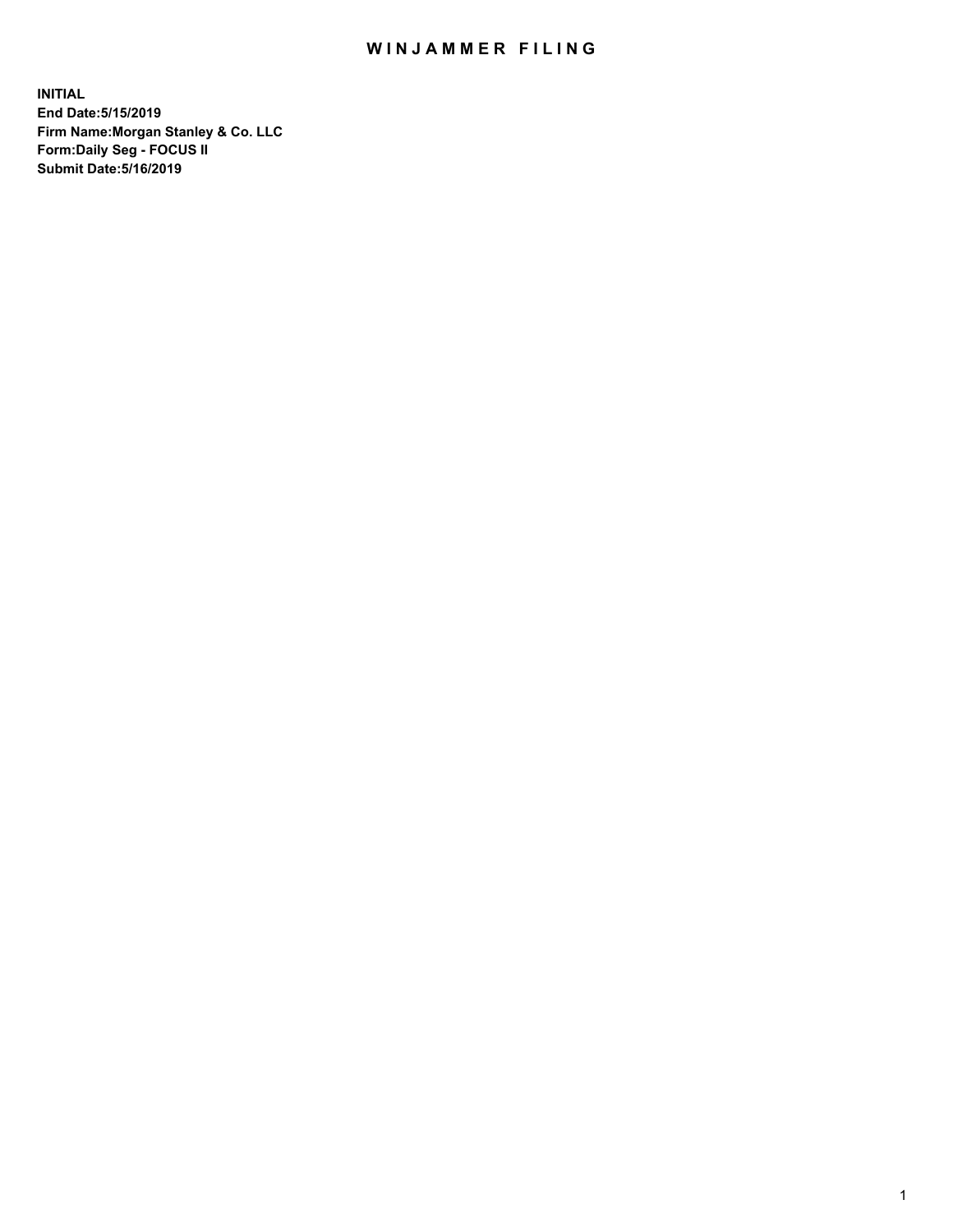**INITIAL End Date:5/15/2019 Firm Name:Morgan Stanley & Co. LLC Form:Daily Seg - FOCUS II Submit Date:5/16/2019 Daily Segregation - Cover Page**

| Name of Company                                                                                                                                                                                                                                                                                                                | Morgan Stanley & Co. LLC                               |
|--------------------------------------------------------------------------------------------------------------------------------------------------------------------------------------------------------------------------------------------------------------------------------------------------------------------------------|--------------------------------------------------------|
| <b>Contact Name</b>                                                                                                                                                                                                                                                                                                            | <b>Ikram Shah</b>                                      |
| <b>Contact Phone Number</b>                                                                                                                                                                                                                                                                                                    | 212-276-0963                                           |
| <b>Contact Email Address</b>                                                                                                                                                                                                                                                                                                   | Ikram.shah@morganstanley.com                           |
| FCM's Customer Segregated Funds Residual Interest Target (choose one):<br>a. Minimum dollar amount: ; or<br>b. Minimum percentage of customer segregated funds required:% ; or<br>c. Dollar amount range between: and; or<br>d. Percentage range of customer segregated funds required between:% and%.                         | 235,000,000<br><u>0</u><br><u>0 0</u><br>0 Q           |
| FCM's Customer Secured Amount Funds Residual Interest Target (choose one):<br>a. Minimum dollar amount: ; or<br>b. Minimum percentage of customer secured funds required:%; or<br>c. Dollar amount range between: and; or<br>d. Percentage range of customer secured funds required between:% and%.                            | 140,000,000<br><u>0</u><br><u>00</u><br>0 <sub>0</sub> |
| FCM's Cleared Swaps Customer Collateral Residual Interest Target (choose one):<br>a. Minimum dollar amount: ; or<br>b. Minimum percentage of cleared swaps customer collateral required:% ; or<br>c. Dollar amount range between: and; or<br>d. Percentage range of cleared swaps customer collateral required between:% and%. | 92,000,000<br><u>0</u><br><u>00</u><br>0 <sub>0</sub>  |

Attach supporting documents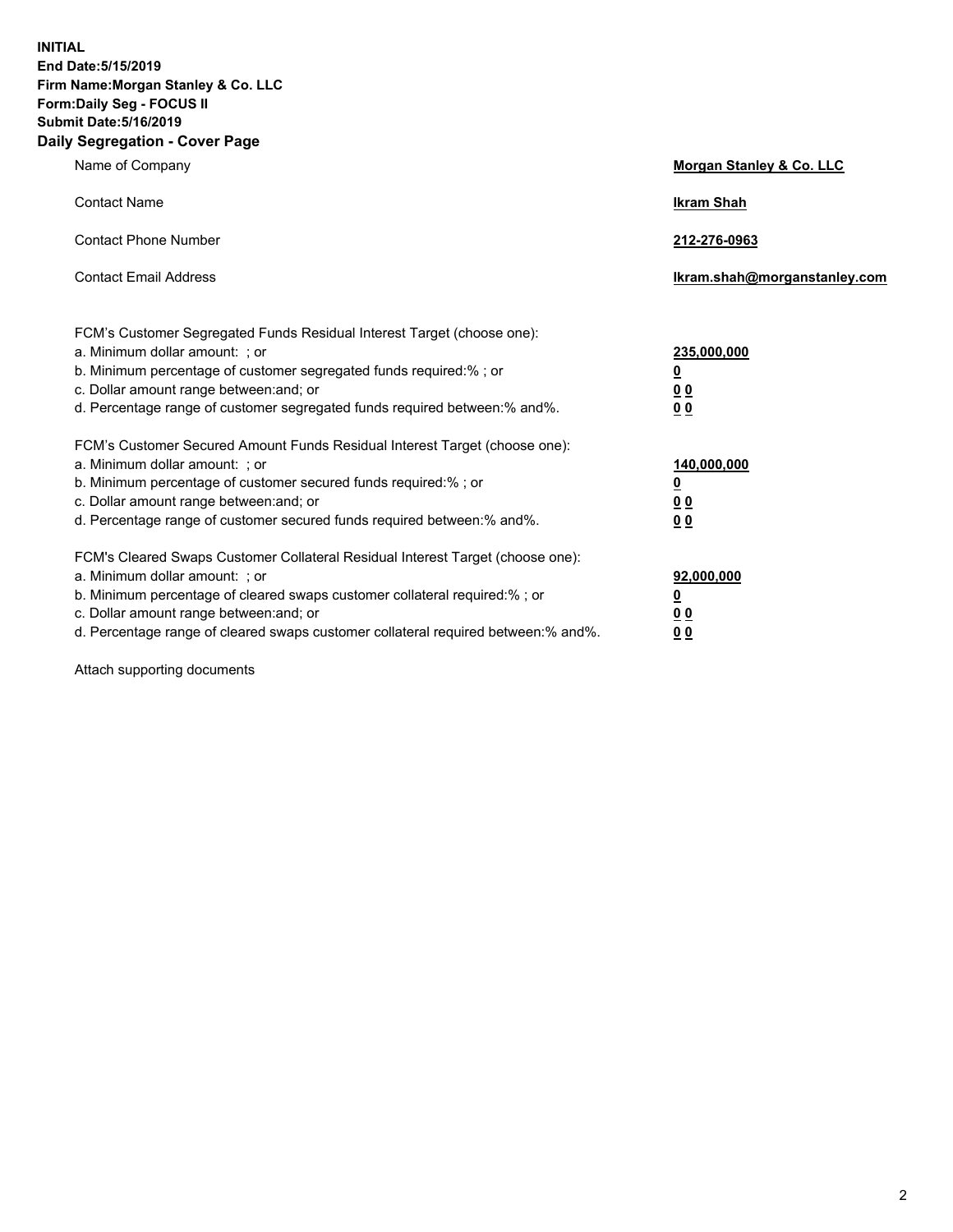## **INITIAL End Date:5/15/2019 Firm Name:Morgan Stanley & Co. LLC Form:Daily Seg - FOCUS II Submit Date:5/16/2019 Daily Segregation - Secured Amounts**

Foreign Futures and Foreign Options Secured Amounts Amount required to be set aside pursuant to law, rule or regulation of a foreign government or a rule of a self-regulatory organization authorized thereunder **0** [7305] 1. Net ledger balance - Foreign Futures and Foreign Option Trading - All Customers A. Cash **3,391,645,763** [7315] B. Securities (at market) **2,373,557,417** [7317] 2. Net unrealized profit (loss) in open futures contracts traded on a foreign board of trade **-217,458,364** [7325] 3. Exchange traded options a. Market value of open option contracts purchased on a foreign board of trade **16,376,724** [7335] b. Market value of open contracts granted (sold) on a foreign board of trade **-11,165,220** [7337] 4. Net equity (deficit) (add lines 1. 2. and 3.) **5,552,956,320** [7345] 5. Account liquidating to a deficit and account with a debit balances - gross amount **81,399,679** [7351] Less: amount offset by customer owned securities **-80,430,407** [7352] **969,272** [7354] 6. Amount required to be set aside as the secured amount - Net Liquidating Equity Method (add lines 4 and 5) 7. Greater of amount required to be set aside pursuant to foreign jurisdiction (above) or line 6. FUNDS DEPOSITED IN SEPARATE REGULATION 30.7 ACCOUNTS 1. Cash in banks A. Banks located in the United States **574,424,403** [7500] B. Other banks qualified under Regulation 30.7 **304,647,889** [7520] **879,072,292** [7530] 2. Securities A. In safekeeping with banks located in the United States **528,811,651** [7540] B. In safekeeping with other banks qualified under Regulation 30.7 **0** [7560] **528,811,651** [7570] 3. Equities with registered futures commission merchants A. Cash **6,421,150** [7580] B. Securities **0** [7590] C. Unrealized gain (loss) on open futures contracts **-413,881** [7600] D. Value of long option contracts **0** [7610] E. Value of short option contracts **0** [7615] **6,007,269** [7620] 4. Amounts held by clearing organizations of foreign boards of trade A. Cash **0** [7640] B. Securities **0** [7650] C. Amount due to (from) clearing organization - daily variation **0** [7660] D. Value of long option contracts **0** [7670] E. Value of short option contracts **0** [7675] **0** [7680] 5. Amounts held by members of foreign boards of trade A. Cash **2,699,450,588** [7700] B. Securities **1,844,745,766** [7710] C. Unrealized gain (loss) on open futures contracts **-217,044,483** [7720] D. Value of long option contracts **16,376,724** [7730] E. Value of short option contracts **-11,165,220** [7735] **4,332,363,375** [7740]

- 6. Amounts with other depositories designated by a foreign board of trade **0** [7760]
- 7. Segregated funds on hand **0** [7765]
- 8. Total funds in separate section 30.7 accounts **5,746,254,587** [7770]
- 9. Excess (deficiency) Set Aside for Secured Amount (subtract line 7 Secured Statement Page 1 from Line 8)
- 10. Management Target Amount for Excess funds in separate section 30.7 accounts **140,000,000** [7780]
- 11. Excess (deficiency) funds in separate 30.7 accounts over (under) Management Target **52,328,995** [7785]

**5,553,925,592** [7355] **5,553,925,592** [7360]

**192,328,995** [7380]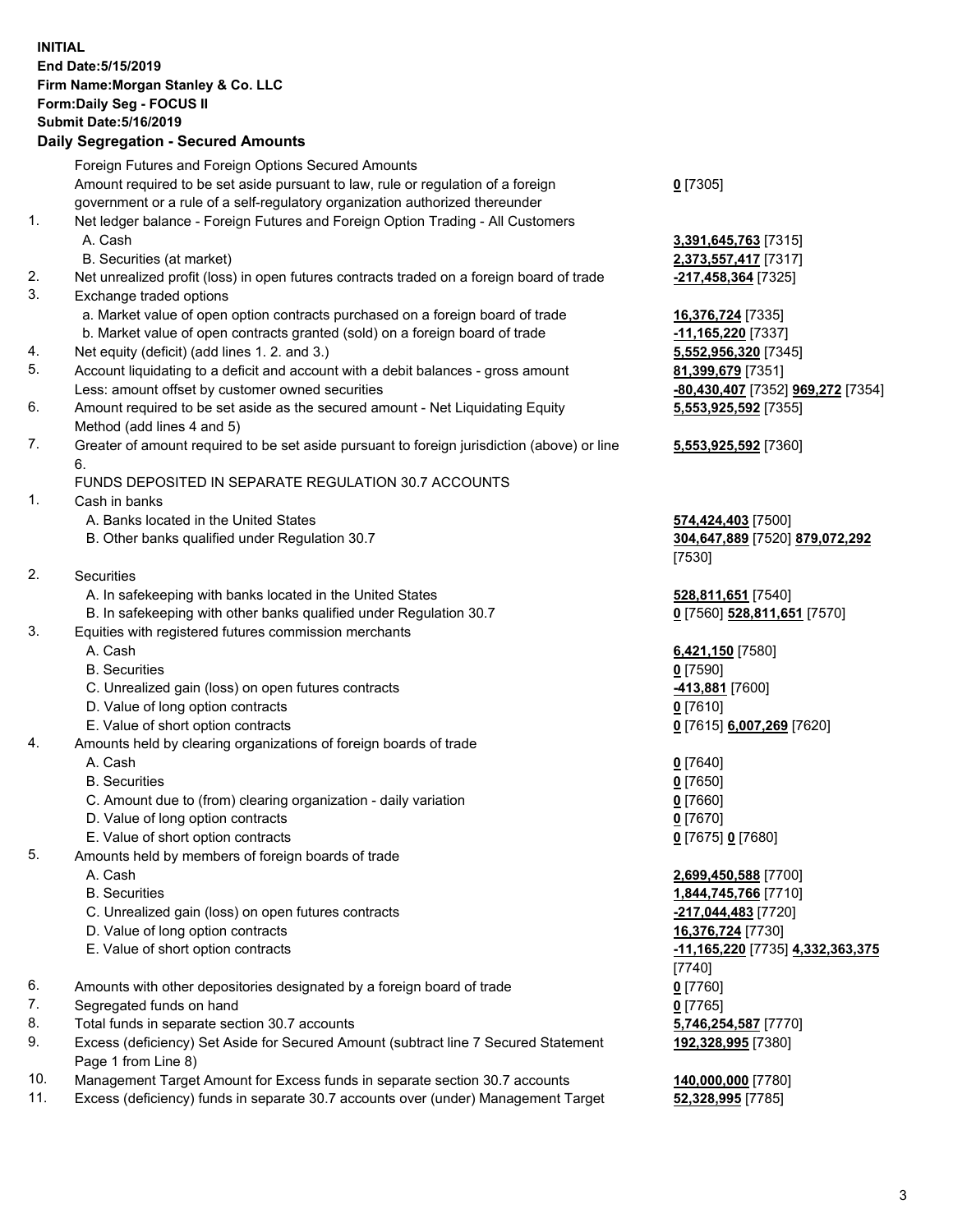|     | <b>INITIAL</b><br>End Date: 5/15/2019<br>Firm Name: Morgan Stanley & Co. LLC<br><b>Form:Daily Seg - FOCUS II</b><br><b>Submit Date: 5/16/2019</b> |                                    |
|-----|---------------------------------------------------------------------------------------------------------------------------------------------------|------------------------------------|
|     | Daily Segregation - Segregation Statement                                                                                                         |                                    |
|     | SEGREGATION REQUIREMENTS (Section 4d(2) of the CEAct)                                                                                             |                                    |
| 1.  | Net ledger balance                                                                                                                                |                                    |
|     | A. Cash                                                                                                                                           | 8,865,796,440 [7010]               |
|     | B. Securities (at market)                                                                                                                         | <u>6,104,688,136</u> [7020]        |
| 2.  | Net unrealized profit (loss) in open futures contracts traded on a contract market                                                                | 1,768,429,460 [7030]               |
| 3.  | Exchange traded options                                                                                                                           |                                    |
|     | A. Add market value of open option contracts purchased on a contract market                                                                       | 376,353,077 [7032]                 |
|     | B. Deduct market value of open option contracts granted (sold) on a contract market                                                               | <u>-272,185,345</u> [7033]         |
| 4.  | Net equity (deficit) (add lines 1, 2 and 3)                                                                                                       | 16,843,081,768 [7040]              |
| 5.  | Accounts liquidating to a deficit and accounts with                                                                                               |                                    |
|     | debit balances - gross amount                                                                                                                     | <u>192,907,868</u> [7045]          |
|     | Less: amount offset by customer securities                                                                                                        | -191,917,811 [7047] 990,057 [7050] |
| 6.  | Amount required to be segregated (add lines 4 and 5)                                                                                              | 16,844,071,825 [7060]              |
|     | FUNDS IN SEGREGATED ACCOUNTS                                                                                                                      |                                    |
| 7.  | Deposited in segregated funds bank accounts                                                                                                       |                                    |
|     | A. Cash                                                                                                                                           | 4,657,539,797 [7070]               |
|     | B. Securities representing investments of customers' funds (at market)                                                                            | 0 [7080]                           |
|     | C. Securities held for particular customers or option customers in lieu of cash (at<br>market)                                                    | <u>474,455,900</u> [7090]          |
| 8.  | Margins on deposit with derivatives clearing organizations of contract markets                                                                    |                                    |
|     | A. Cash                                                                                                                                           | 6,096,535,031 [7100]               |
|     | B. Securities representing investments of customers' funds (at market)                                                                            | 0 <sup>[7110]</sup>                |
|     | C. Securities held for particular customers or option customers in lieu of cash (at<br>market)                                                    | 5,630,232,236 [7120]               |
| 9.  | Net settlement from (to) derivatives clearing organizations of contract markets                                                                   | <u>158,418,424</u> [7130]          |
| 10. | Exchange traded options                                                                                                                           |                                    |
|     | A. Value of open long option contracts                                                                                                            | <u>376,353,077</u> [7132]          |
|     | B. Value of open short option contracts                                                                                                           | -272,185,345 [7133]                |
| 11. | Net equities with other FCMs                                                                                                                      |                                    |
|     | A. Net liquidating equity                                                                                                                         | <u>9,355,035</u> [7140]            |
|     | B. Securities representing investments of customers' funds (at market)                                                                            | $0$ [7160]                         |
|     | C. Securities held for particular customers or option customers in lieu of cash (at                                                               | $0$ [7170]                         |
|     | market)                                                                                                                                           |                                    |
| 12. | Segregated funds on hand                                                                                                                          | $0$ [7150]                         |
| 13. | Total amount in segregation (add lines 7 through 12)                                                                                              | 17,130,704,155 [7180]              |
| 14. | Excess (deficiency) funds in segregation (subtract line 6 from line 13)                                                                           | 286,632,330 [7190]                 |
| 15. | Management Target Amount for Excess funds in segregation                                                                                          | 235,000,000 [7194]                 |

16. Excess (deficiency) funds in segregation over (under) Management Target Amount Excess

**51,632,330** [7198]